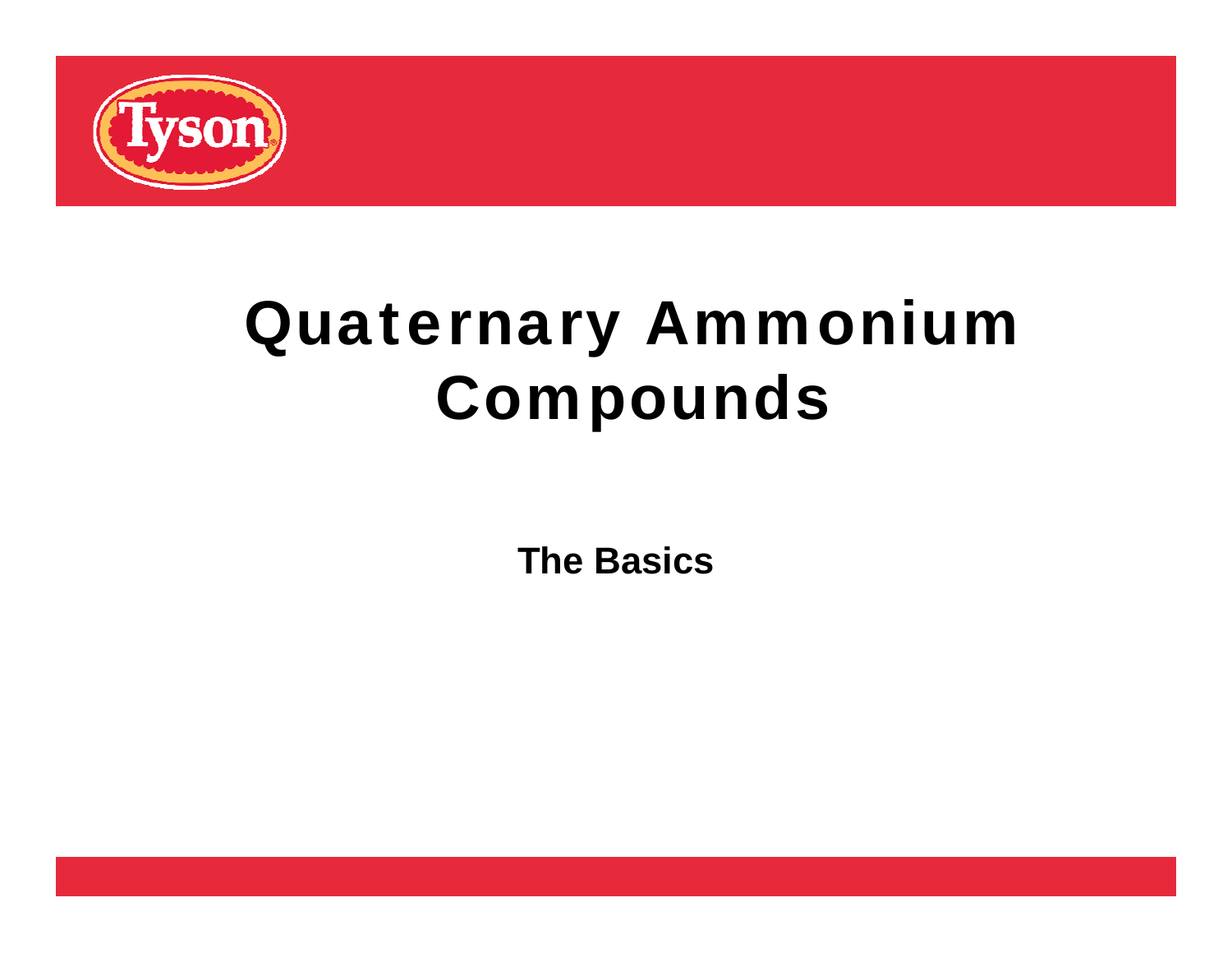

- Typically known as "Quats"
- $\bullet$ Many individual chemicals
- Present in thousands of end-use formulations, many of which are blends of various Quats
- Common uses include disinfectants, surfactants, fabric softeners, antistatic agents, and wood preservation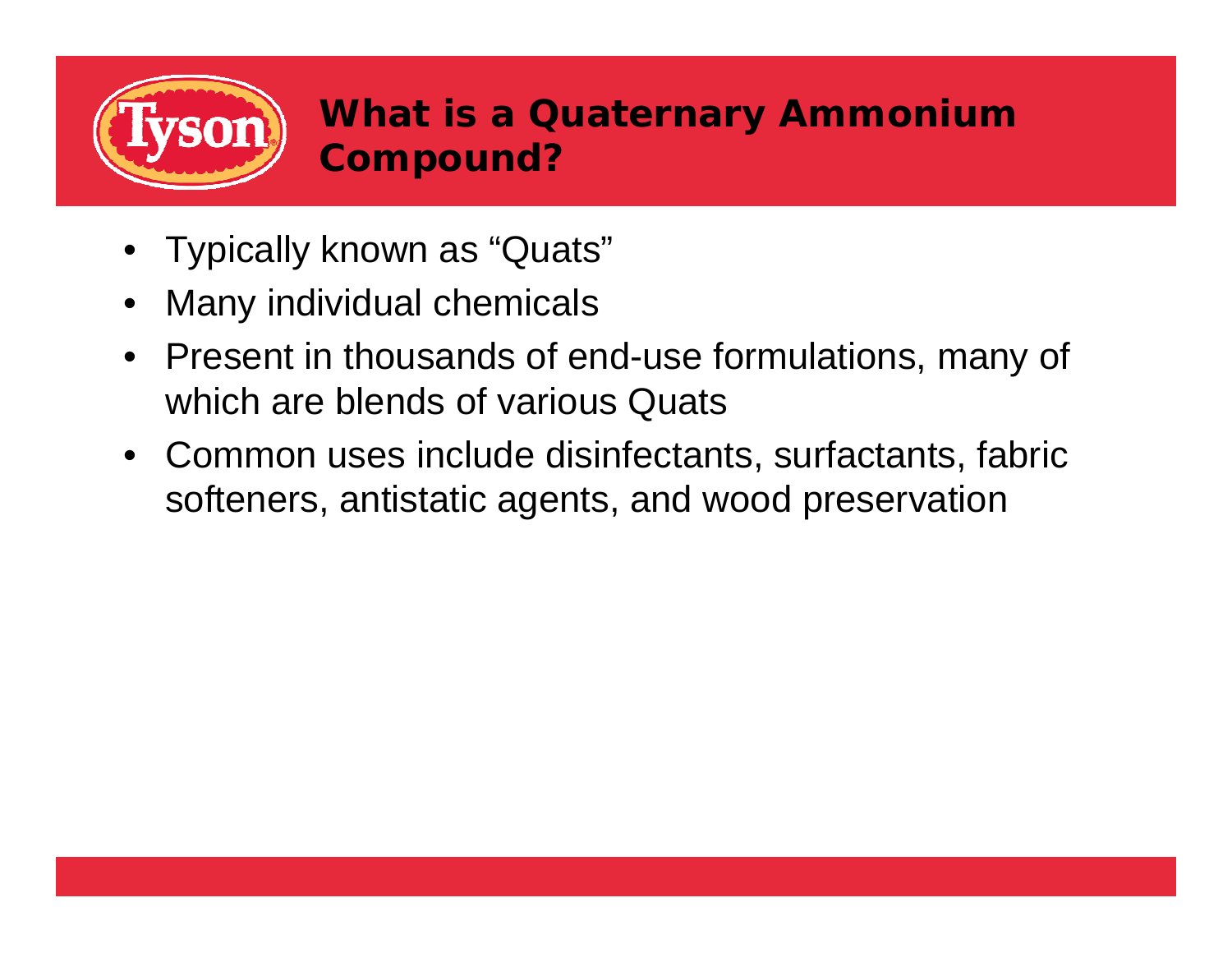

### **Quat Types**

- Each Quat has its own chemical and anti-microbiological characteristics
- USEPA has clustered Quats into four categories:
	- a. Group I: The alkyl or hydroxyl (straight chain) substituted Quats
	- b. Group II: The non-halogenated benzyl substituted Quats (including hydroxybenzyl, hydroxyethylbenzyl, naphylmethyl, dodecyhlbenzhyl, and alkyl benzyl)
	- c. Group III: The di- and tri-chlorobenzyl substituted **Quats**
	- d. Group IV: Quats with unusual substitutes (charged heterocyclic compounds)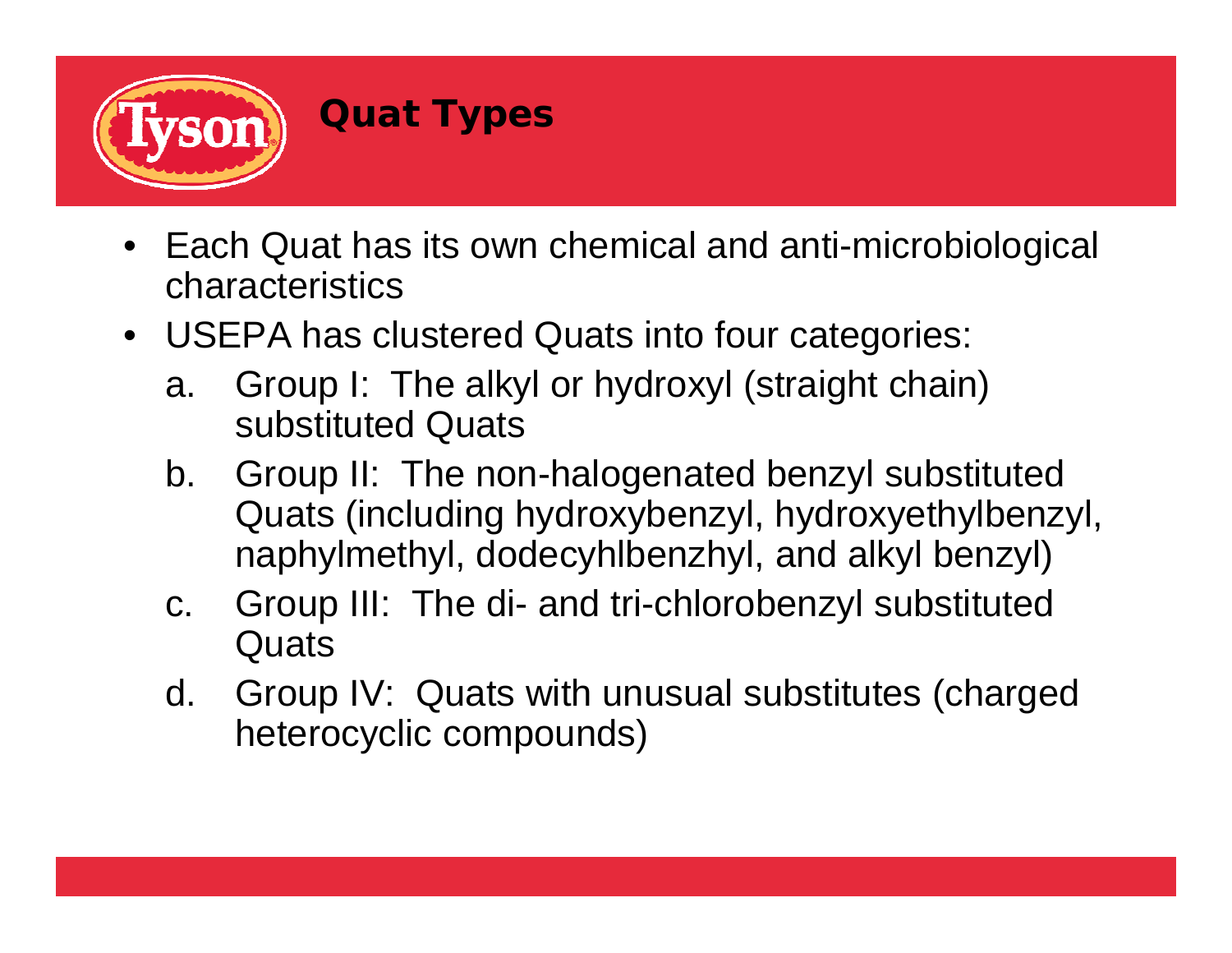

- ADBAC is considered by USEPA to be the "model compound" for Quat Reregistration Eligibility Decision (RED) data development
- ADBAC is one of the most widely used Quats
- 24 compounds are considered ADBAC based on their general structures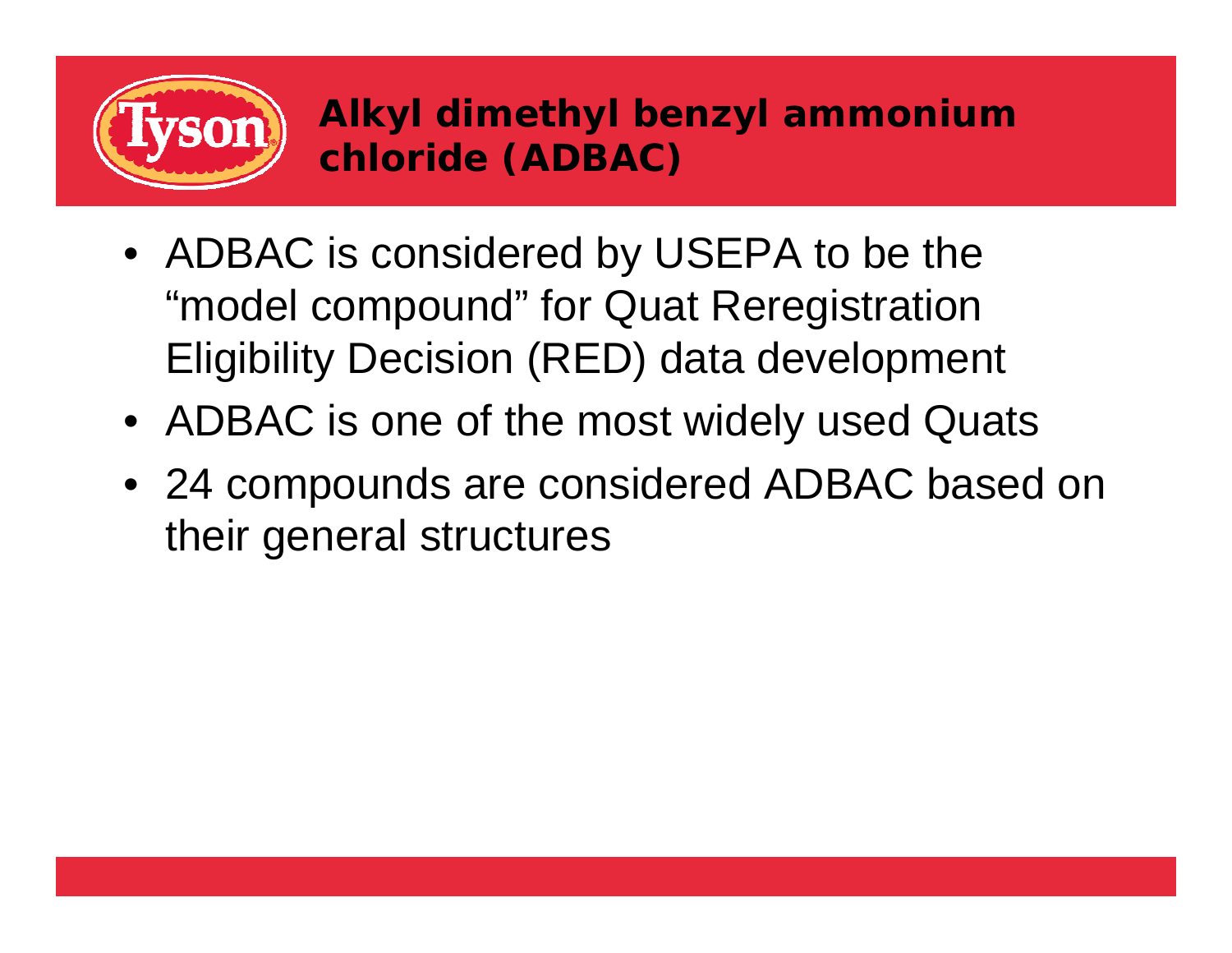

#### **Example ADBAC Structure**

- Characterized by having a positively charged nitrogen (cation) covalently bonded to three alkyl group substituents and a benzyl substituent.
- $R = C_n H_{2n+1}$ , where  $n = 8$  to 18, with a mixture of carbon chain lengths, predominantly 12, 14 or 16

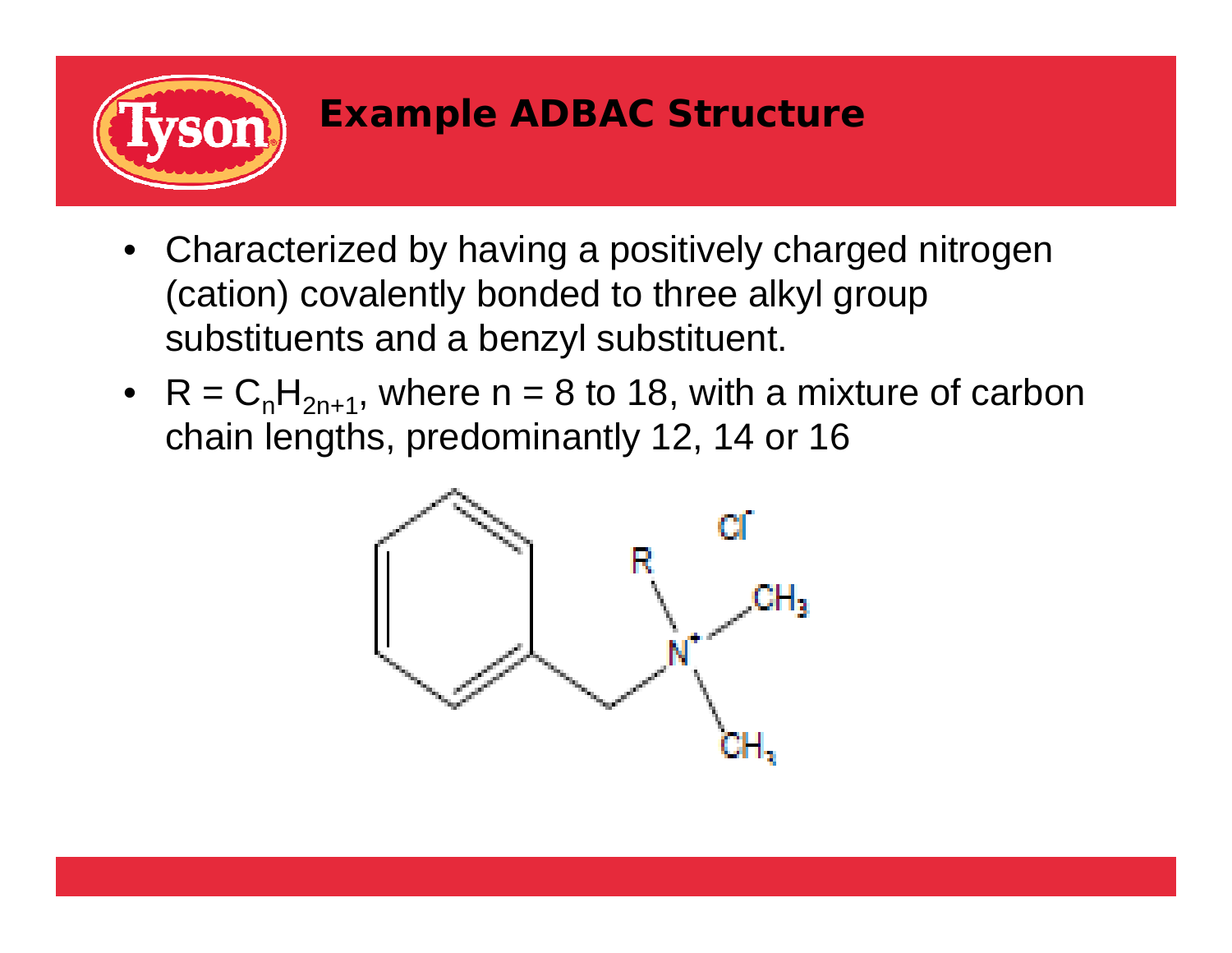

# **What's This Mean?**

- Chemical structure determines chemical behavior
- Will be strongly cationic, so will attach to surfaces, both organic and inorganic
- Compound will be stable and hard to break, so has long lasting biocidal effect
- Anions, e.g. soaps or detergents, can attach to it, and hard water constituents, e.g. carbonate and sulfate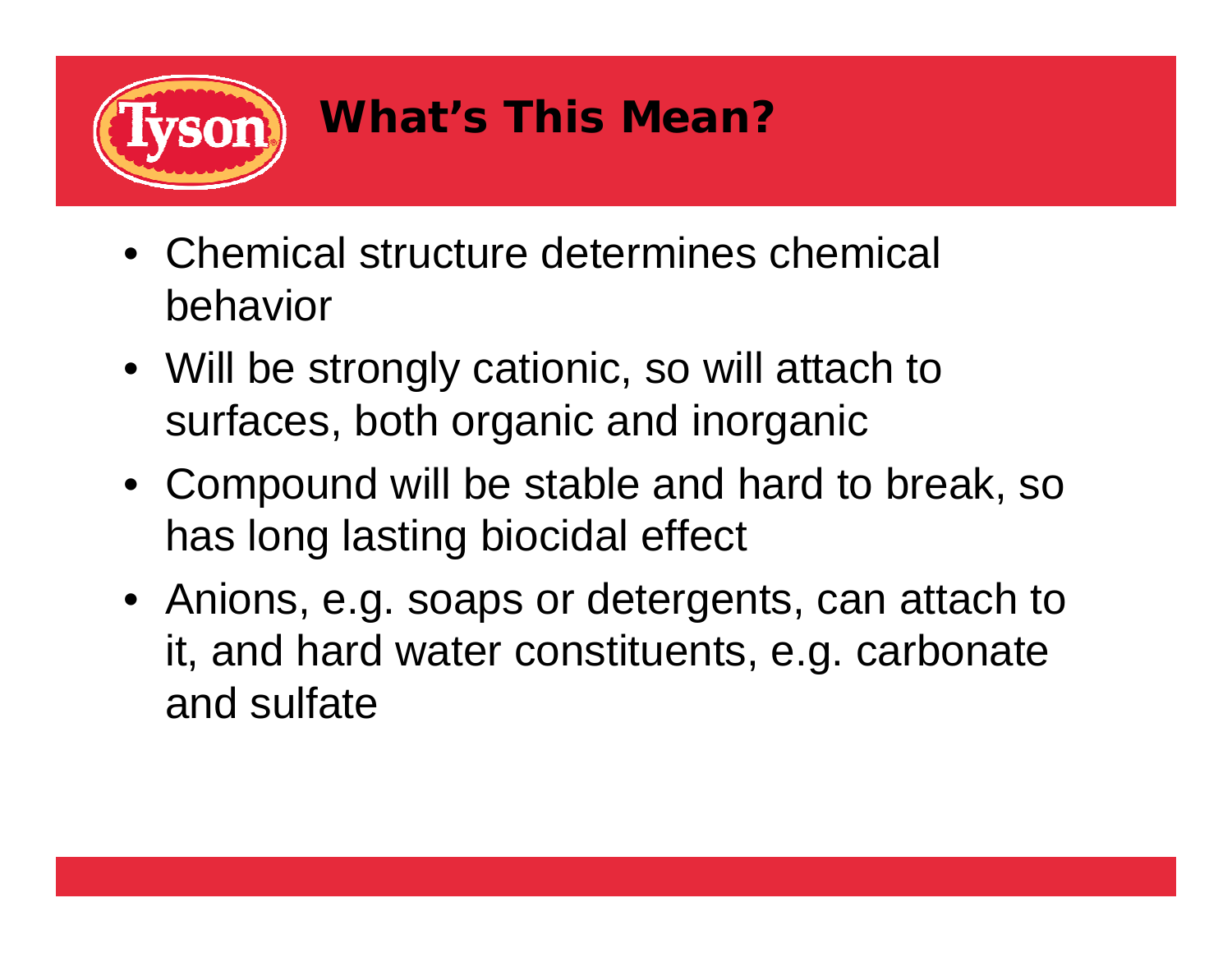

## **How Does ADBAC Work?**

- ADBAC has a strong positive charge
- •Bacteria have a negative charge
- ADBAC will attach to the bacteria and cause the cytoplasmic membrane to leak, damaging and eventually killing the bacteria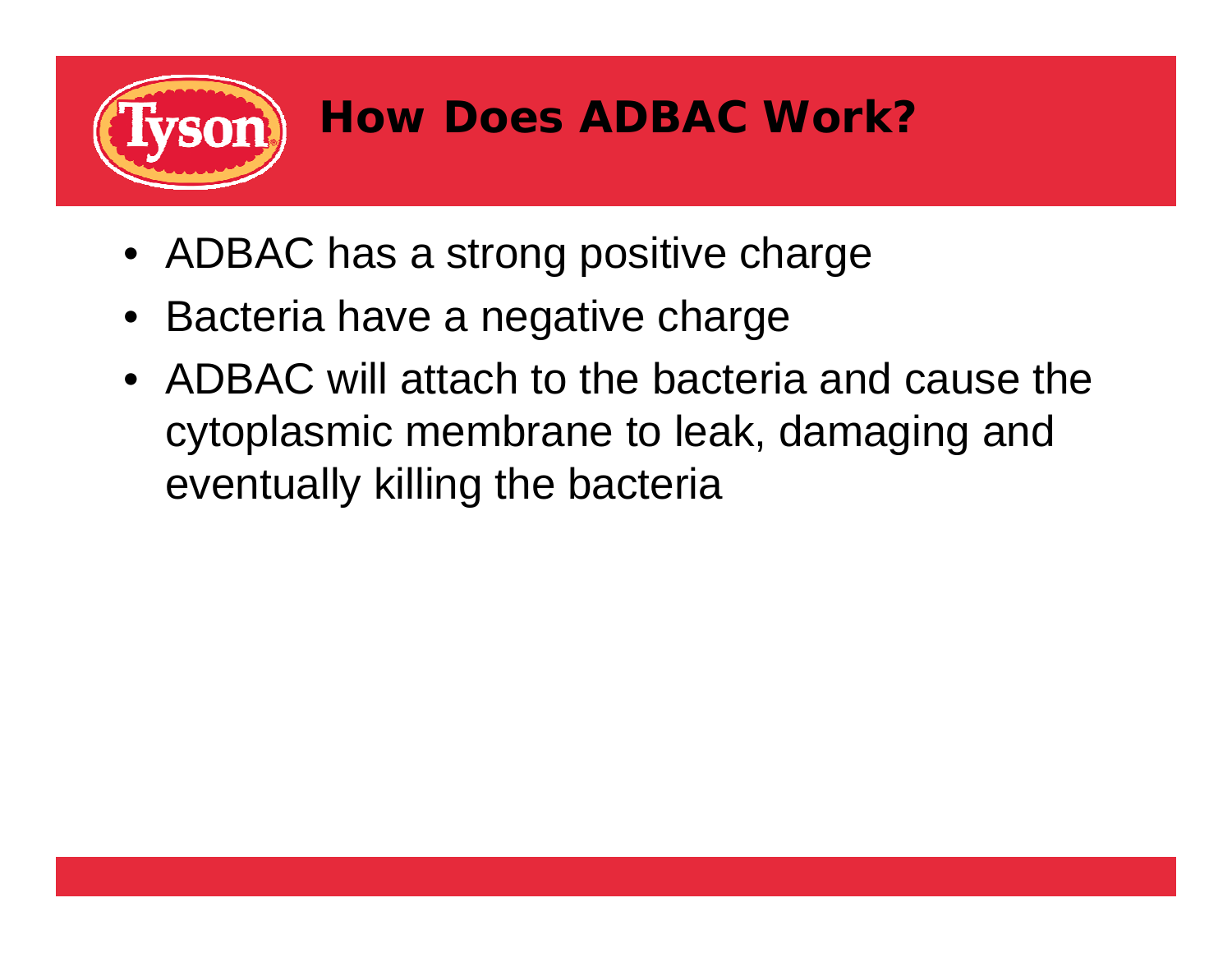

## **Biodegradation of Quat in Wastewater Systems**

- Certain Quats will biodegrade
- • Degradability is inversely proportional to alkyl chain length
- Degradation (better stated as removal via partitioning to sludge and biodegradation) will occur in a matter of days
- 90% removal cited in literature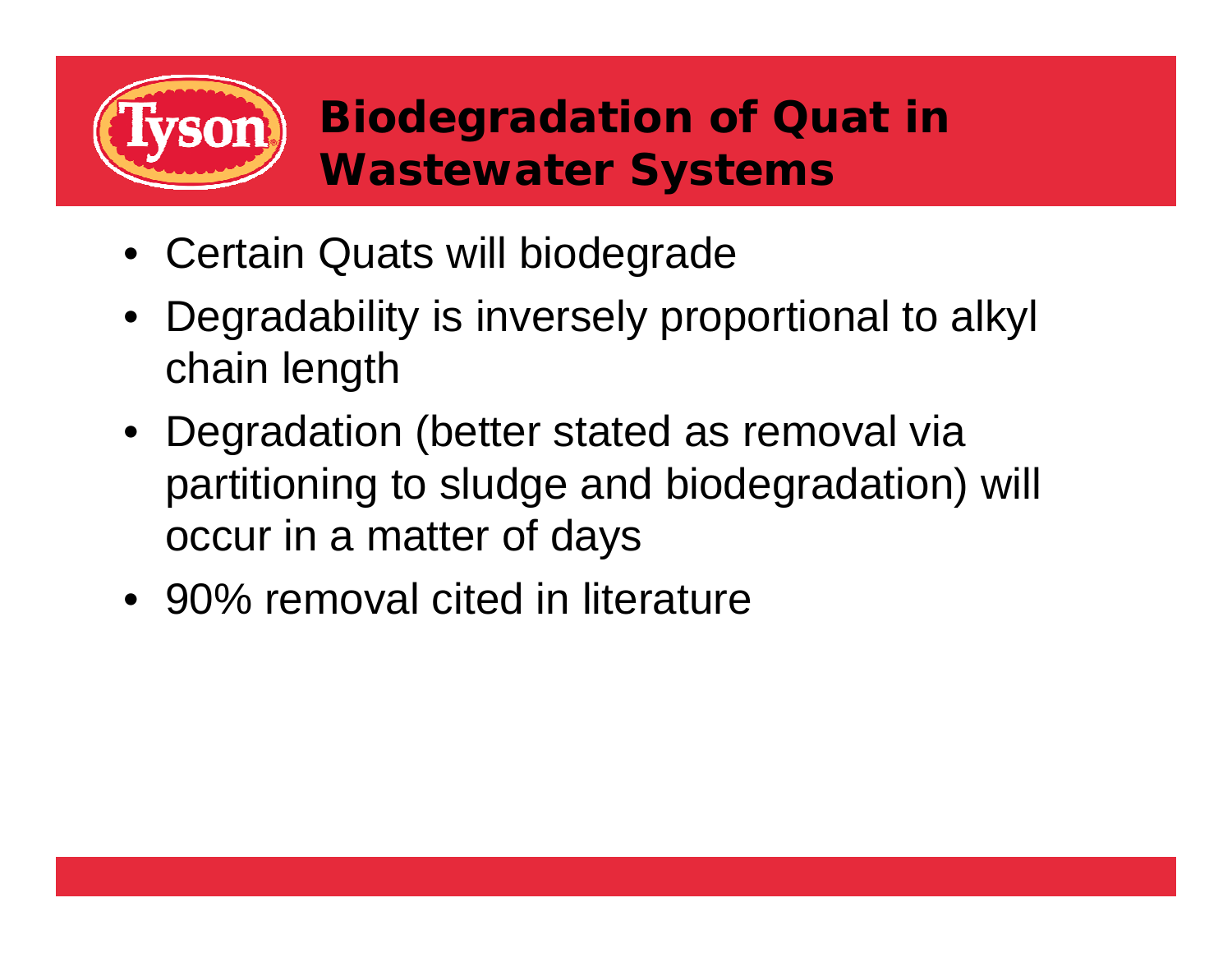

## **Toxicity of Quat in Wastewater Systems**

- Can be inhibitory or toxic at certain concentrations; toxicity increases with increasing chain length of alkyl group
- Is not believed to accumulate
- Will bind with anionic surfactants which creates a compound with different physiochemical properties; toxicity may be reduced due to the change in properties; new compound is hydrophobic and will partition to sludge
- Systems will acclimate to a degree, but slug loads can be a problem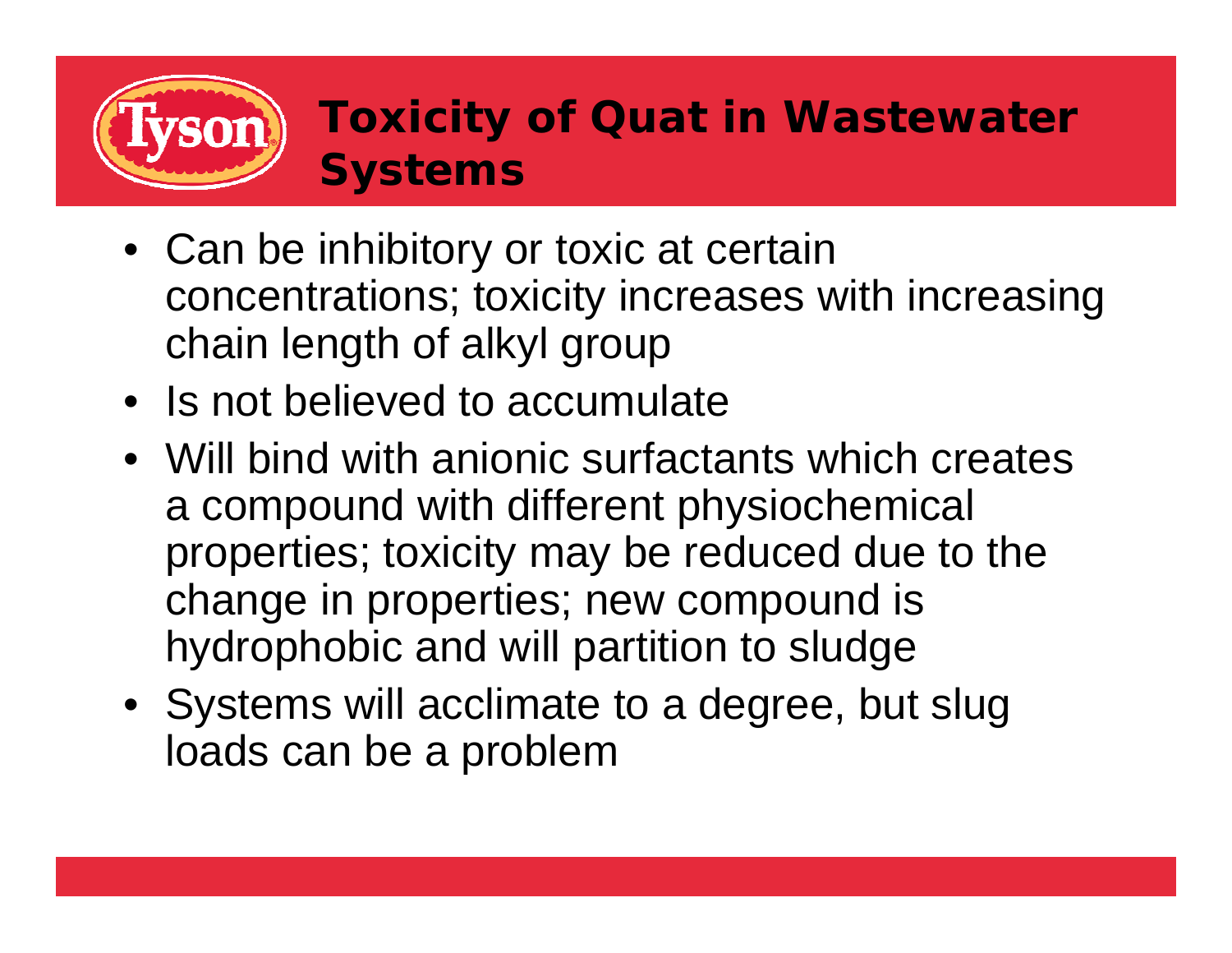

## **Inhibitory Levels of Quat in Wastewater Systems**

- Anaerobic process: 5 15 ppm
- Aerobic process
	- a. CBOD removal: 10 30 ppm
	- b. Nitrification:  $2 5$  ppm

Note: based on concentrations of the active ingredient(s)